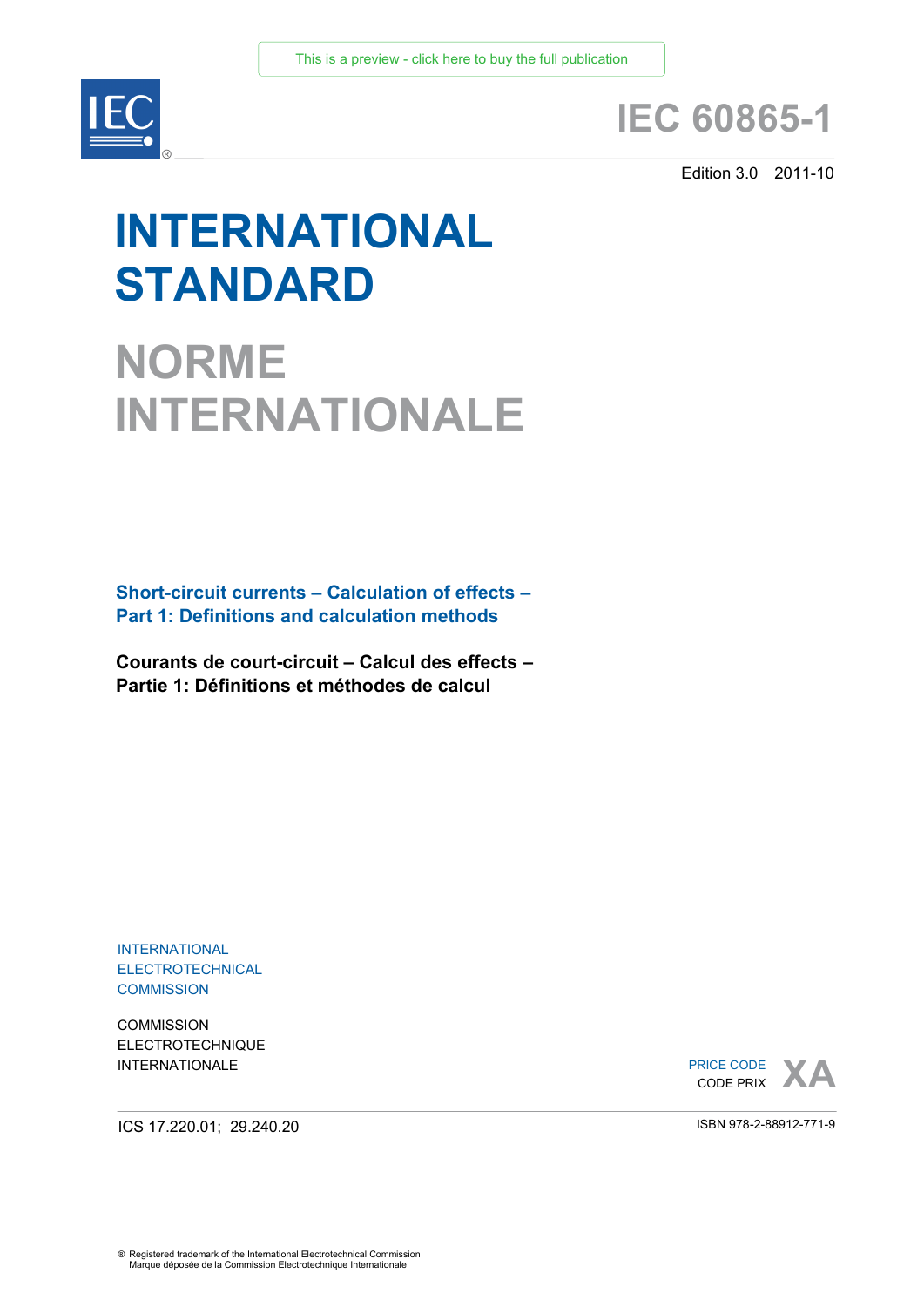# **CONTENTS**

| 1 |     |       |                                                                                                                                             |  |  |
|---|-----|-------|---------------------------------------------------------------------------------------------------------------------------------------------|--|--|
| 2 |     |       |                                                                                                                                             |  |  |
| 3 |     |       |                                                                                                                                             |  |  |
|   | 3.1 |       |                                                                                                                                             |  |  |
|   | 3.2 |       |                                                                                                                                             |  |  |
| 4 |     |       |                                                                                                                                             |  |  |
| 5 |     |       |                                                                                                                                             |  |  |
|   | 5.1 |       |                                                                                                                                             |  |  |
|   | 5.2 |       |                                                                                                                                             |  |  |
|   |     | 5.2.1 | Calculation of peak force between the main conductors during a                                                                              |  |  |
|   |     | 5.2.2 | Calculation of peak force between the main conductors during a line-                                                                        |  |  |
|   |     | 5.2.3 | Calculation of peak value of force between coplanar sub-conductors 14                                                                       |  |  |
|   | 5.3 |       | Effective distance between main conductors and between sub-conductors 14                                                                    |  |  |
|   | 5.4 |       |                                                                                                                                             |  |  |
|   |     | 5.4.1 |                                                                                                                                             |  |  |
|   |     | 5.4.2 | Section modulus and factor $q$ of main conductor composed of sub-                                                                           |  |  |
|   |     | 5.4.3 |                                                                                                                                             |  |  |
|   | 5.5 |       |                                                                                                                                             |  |  |
|   | 5.6 |       |                                                                                                                                             |  |  |
|   | 5.7 |       |                                                                                                                                             |  |  |
|   |     | 5.7.1 |                                                                                                                                             |  |  |
|   |     | 5.7.2 |                                                                                                                                             |  |  |
|   |     | 5.7.3 |                                                                                                                                             |  |  |
| 6 |     |       |                                                                                                                                             |  |  |
|   | 6.1 |       |                                                                                                                                             |  |  |
|   | 6.2 |       |                                                                                                                                             |  |  |
|   |     |       |                                                                                                                                             |  |  |
|   |     | 6.2.2 |                                                                                                                                             |  |  |
|   |     | 6.2.3 | Tensile force $F_{t,d}$ during short-circuit caused by swing out (short-                                                                    |  |  |
|   |     | 6.2.4 | Dynamic change of sag due to elongation of conductor and change of                                                                          |  |  |
|   |     | 6.2.5 | Tensile force $F_{t,d}$ during short-circuit caused by swing out (short-<br>circuit tensile force) with dropper in the middle of the span32 |  |  |
|   |     | 6.2.6 | Tensile force $F_{f,d}$ after short-circuit caused by drop (drop force)33                                                                   |  |  |
|   |     | 6.2.7 | Horizontal span displacement $b_h$ and minimum air clearance $a_{min}$ 33                                                                   |  |  |
|   | 6.3 |       |                                                                                                                                             |  |  |
|   | 6.4 |       |                                                                                                                                             |  |  |
|   |     | 6.4.1 |                                                                                                                                             |  |  |
|   |     | 6.4.2 | Tensile force $F_{pi,d}$ in the case of clashing sub-conductors38                                                                           |  |  |
|   |     | 6.4.3 | Tensile force $F_{pi,d}$ in the case of non-clashing sub-conductors 38                                                                      |  |  |
|   | 6.5 |       |                                                                                                                                             |  |  |
|   |     | 6.5.1 | Design load for post insulators, their supports and connectors 41                                                                           |  |  |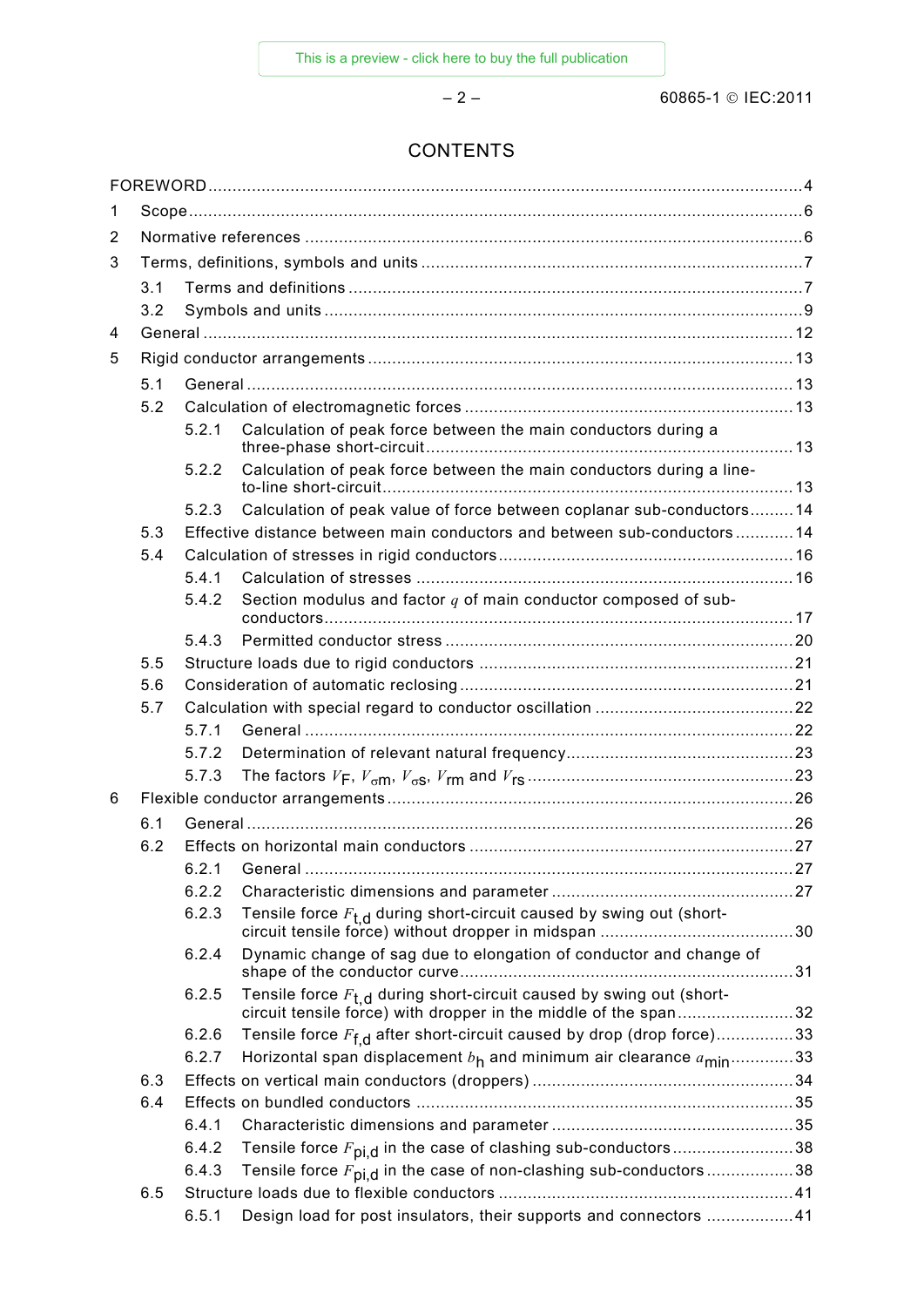This is a preview - click here to buy the full publication

60865-1 © IEC:2011  $-3-$ 

|                |     | 6.5.2 | Design load for structures, insulators and connectors with tensile                                              |  |
|----------------|-----|-------|-----------------------------------------------------------------------------------------------------------------|--|
|                |     | 6.5.3 |                                                                                                                 |  |
| $\overline{7}$ |     |       |                                                                                                                 |  |
|                | 7.1 |       |                                                                                                                 |  |
|                | 7.2 |       |                                                                                                                 |  |
|                | 7.3 |       | Calculation of temperature rise and rated short-time withstand current                                          |  |
|                |     |       |                                                                                                                 |  |
|                | 7.4 |       | Calculation of thermal short-time strength for different durations of the short-                                |  |
|                |     |       |                                                                                                                 |  |
|                |     |       |                                                                                                                 |  |
|                |     |       |                                                                                                                 |  |
|                |     |       |                                                                                                                 |  |
|                |     |       | Figure 2 - Loading direction and bending axis for multiple conductor arrangements  18                           |  |
|                |     |       | Figure 3 – Factor e for the influence of connecting pieces in Equation (17) 24                                  |  |
|                |     |       | Figure 4 – Factors $V_F$ , $V_{\sigma m}$ and $V_{\sigma s}$ to be used with the three-phase and line-to-line   |  |
|                |     |       |                                                                                                                 |  |
|                |     |       | Figure 5 – Factors $V_{\text{rm}}$ and $V_{\text{rs}}$ to be used with three-phase automatic reclosing26        |  |
|                |     |       | Figure 6 – Maximum swing out angle $\delta_{\text{max}}$ for a given maximum short-circuit duration $T_{k1}$ 30 |  |
|                |     |       |                                                                                                                 |  |
|                |     |       |                                                                                                                 |  |
|                |     |       |                                                                                                                 |  |
|                |     |       |                                                                                                                 |  |
|                |     |       |                                                                                                                 |  |
|                |     |       |                                                                                                                 |  |
|                |     |       |                                                                                                                 |  |
|                |     |       | Figure 13 – Relation between rated short-circuit withstand current density $(T_{\text{kr}} = 1 \text{ s})$      |  |
|                |     |       |                                                                                                                 |  |
|                |     |       |                                                                                                                 |  |
|                |     |       | Table 1 – Effective distance $a_S$ between sub-conductors for rectangular cross-section                         |  |
|                |     |       |                                                                                                                 |  |
|                |     |       |                                                                                                                 |  |
|                |     |       |                                                                                                                 |  |
|                |     |       |                                                                                                                 |  |
|                |     |       | Table 5 – Section moduli $W_m$ of main conductors with two or more stiffening elements                          |  |
|                |     |       | Table 6 - Recommended highest temperatures for mechanically stressed conductors                                 |  |
|                |     |       |                                                                                                                 |  |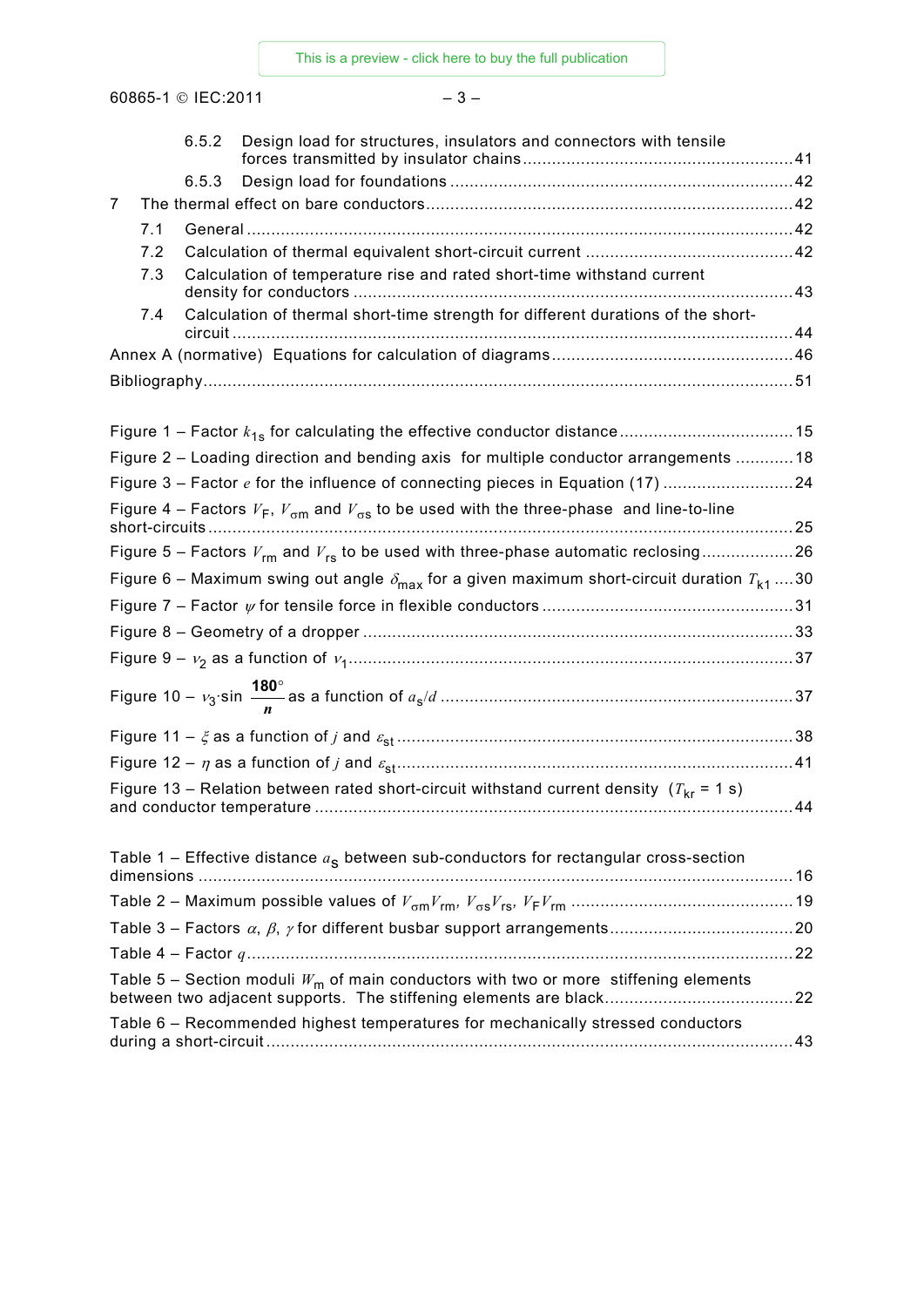This is a preview - click here to buy the full publication

 $-4 -$  60865-1 © IEC:2011

## INTERNATIONAL ELECTROTECHNICAL COMMISSION

\_\_\_\_\_\_\_\_\_\_\_\_

#### **SHORT-CIRCUIT CURRENTS – CALCULATION OF EFFECTS –**

#### **Part 1: Definitions and calculation methods**

### FOREWORD

- 1) The International Electrotechnical Commission (IEC) is a worldwide organization for standardization comprising all national electrotechnical committees (IEC National Committees). The object of IEC is to promote international co-operation on all questions concerning standardization in the electrical and electronic fields. To this end and in addition to other activities, IEC publishes International Standards, Technical Specifications, Technical Reports, Publicly Available Specifications (PAS) and Guides (hereafter referred to as "IEC Publication(s)"). Their preparation is entrusted to technical committees; any IEC National Committee interested in the subject dealt with may participate in this preparatory work. International, governmental and nongovernmental organizations liaising with the IEC also participate in this preparation. IEC collaborates closely with the International Organization for Standardization (ISO) in accordance with conditions determined by agreement between the two organizations.
- 2) The formal decisions or agreements of IEC on technical matters express, as nearly as possible, an international consensus of opinion on the relevant subjects since each technical committee has representation from all interested IEC National Committees.
- 3) IEC Publications have the form of recommendations for international use and are accepted by IEC National Committees in that sense. While all reasonable efforts are made to ensure that the technical content of IEC Publications is accurate, IEC cannot be held responsible for the way in which they are used or for any misinterpretation by any end user.
- 4) In order to promote international uniformity, IEC National Committees undertake to apply IEC Publications transparently to the maximum extent possible in their national and regional publications. Any divergence between any IEC Publication and the corresponding national or regional publication shall be clearly indicated in the latter.
- 5) IEC itself does not provide any attestation of conformity. Independent certification bodies provide conformity assessment services and, in some areas, access to IEC marks of conformity. IEC is not responsible for any services carried out by independent certification bodies.
- 6) All users should ensure that they have the latest edition of this publication.
- 7) No liability shall attach to IEC or its directors, employees, servants or agents including individual experts and members of its technical committees and IEC National Committees for any personal injury, property damage or other damage of any nature whatsoever, whether direct or indirect, or for costs (including legal fees) and expenses arising out of the publication, use of, or reliance upon, this IEC Publication or any other IEC Publications.
- 8) Attention is drawn to the Normative references cited in this publication. Use of the referenced publications is indispensable for the correct application of this publication.
- 9) Attention is drawn to the possibility that some of the elements of this IEC Publication may be the subject of patent rights. IEC shall not be held responsible for identifying any or all such patent rights.

International Standard IEC 60865-1 has been prepared by IEC technical committee 73: Shortcircuit currents.

This third edition cancels and replaces the second edition published in 1993. This edition constitutes a technical revision.

The main changes with respect to the previous edition are listed below:

- The determinations for automatic reclosure together with rigid conductors have been revised.
- The influence of mid-span droppers to the span has been included.
- For vertical cable-connection the displacement and the tensile force onto the lower fixing point may now be calculated.
- Additional recommendations for foundation loads due to tensile forces have been added.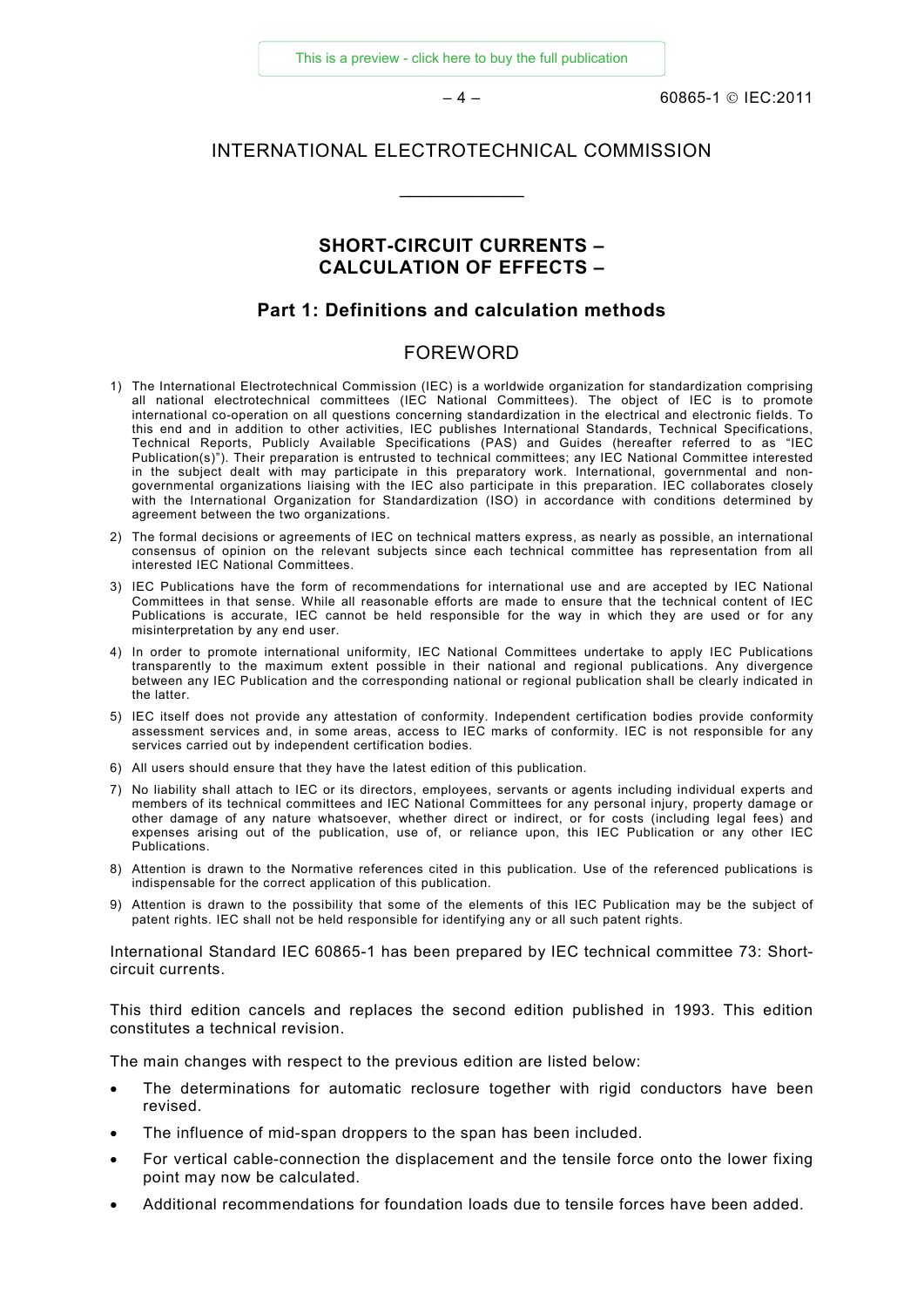60865-1 © IEC:2011 – 5 –

- The subclause for determination of the thermal equivalent short-circuits current has been deleted (it is now part of IEC 60909-0).
- The regulations for thermal effects of electrical equipment have been deleted.
- The standard has been reorganized and some of the symbols have been changed to follow the conceptual characteristic of international standards.

The text of this standard is based on the following documents:

| CDV        | Report on voting |
|------------|------------------|
| 73/152/CDV | 73/153/RVC       |

Full information on the voting for the approval of this standard can be found in the report on voting indicated in the above table.

This publication has been drafted in accordance with the ISO/IEC Directives, Part 2.

A list of all parts of the IEC 60865 series, under the general title, *Short-circuit currents – Calculation of effects* can be found on the IEC website.

The committee has decided that the contents of this publication will remain unchanged until the stability date indicated on the IEC web site under "http://webstore.iec.ch" in the data related to the specific publication. At this date, the publication will be

- reconfirmed,
- withdrawn,
- replaced by a revised edition, or
- amended.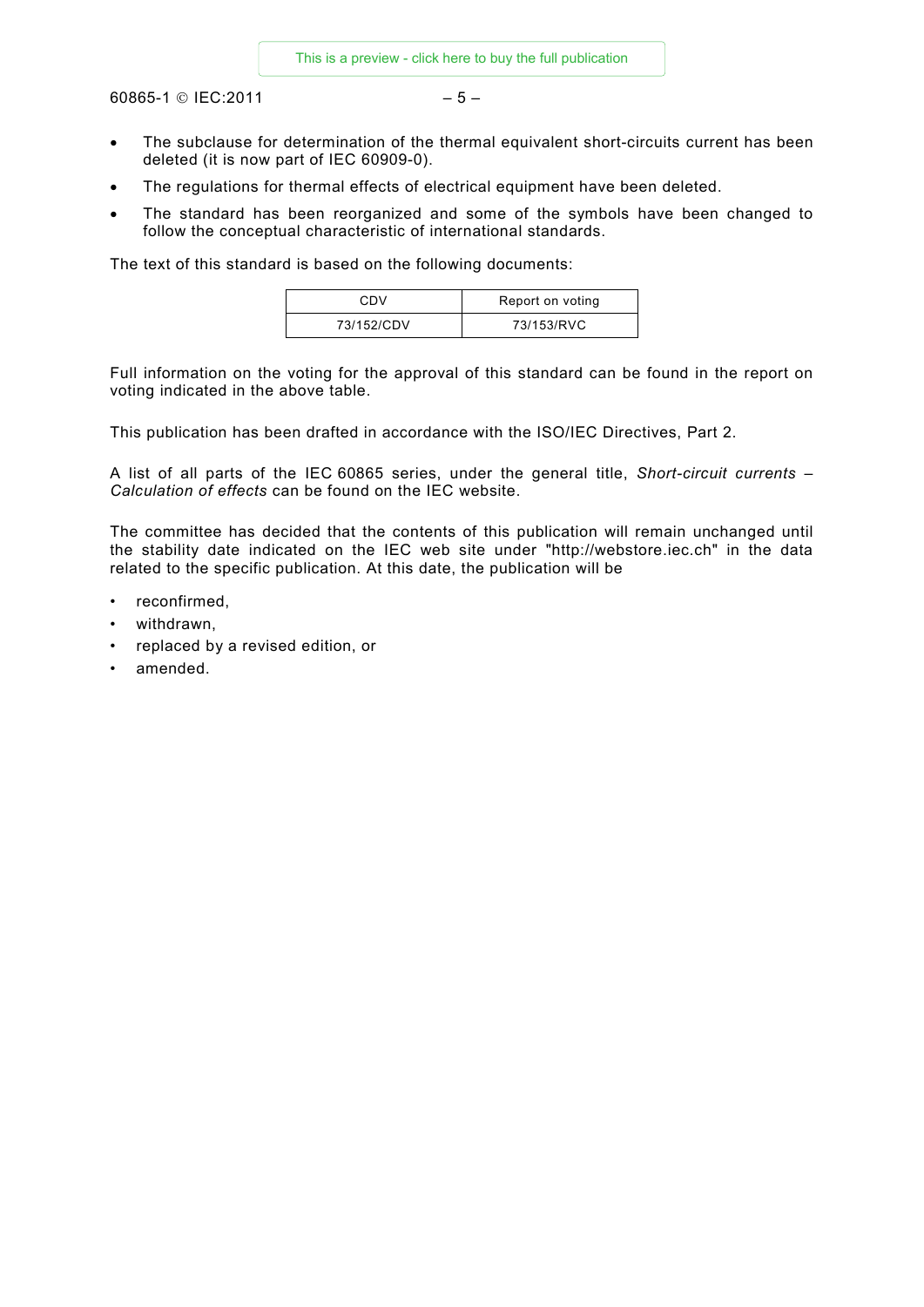$-6 -$  60865-1 © IFC:2011

# **SHORT-CIRCUIT CURRENTS – CALCULATION OF EFFECTS –**

# **Part 1: Definitions and calculation methods**

#### **1 Scope**

This part of IEC 60865 is applicable to the mechanical and thermal effects of short-circu*i*t currents. It contains procedures for the calculation of

- the electromagnetic effect on rigid conductors and flexible conductors,
- the thermal effect on bare conductors.

For cables and insulated conductors, reference is made, for example, to IEC 60949 and IEC 60986. For the electromagnetic and thermal effects in d.c. auxiliary installations of power plants and substations reference is made to IEC 61660-2.

Only a.c. systems are dealt with in this standard.

The following points should, in particular, be noted:

- a) The calculation of short-circuit currents should be based on IEC 60909. For the determination of the greatest possible short-circuit current, additional information from other IEC standards may be referred to, e.g. details about the underlying circuitry of the calculation or details about current-limiting devices, if this leads to a reduction of the mechanical stress.
- b) Short-circuit duration used in this standard depends on the protection concept and should be considered in that sense.
- c) These standardized procedures are adjusted to practical requirements and contain simplifications which are conservative. Testing or more detailed methods of calculation or both may be used.
- d) In Clause 5 of this standard, for arrangements with rigid conductors, only the stresses caused by short-circuit currents are calculated. Furthermore, other stresses can exist, e.g. caused by dead-load, wind, ice, operating forces or earthquakes. The combination of these loads with the short-circuit loading should be part of an agreement and/or be given by standards, e.g. erection-codes.

The tensile forces in arrangements with flexible conductors include the effects of deadload. With respect to the combination of other loads the considerations given above are valid.

e) The calculated loads are design loads and should be used as exceptional loads without any additional partial safety factor according to installation codes of, for example, IEC 61936-1 [1]1.

# **2 Normative references**

—————————

The following referenced documents are indispensable for the application of this document. For dated references, only the edition cited applies. For undated references, the latest edition of the referenced document (including any amendments) applies.

IEC 60909 (all parts) *Short-circuit current calculation in three-phase a.c. systems*

<sup>1</sup> Figures in square brackets refer to the bibliography.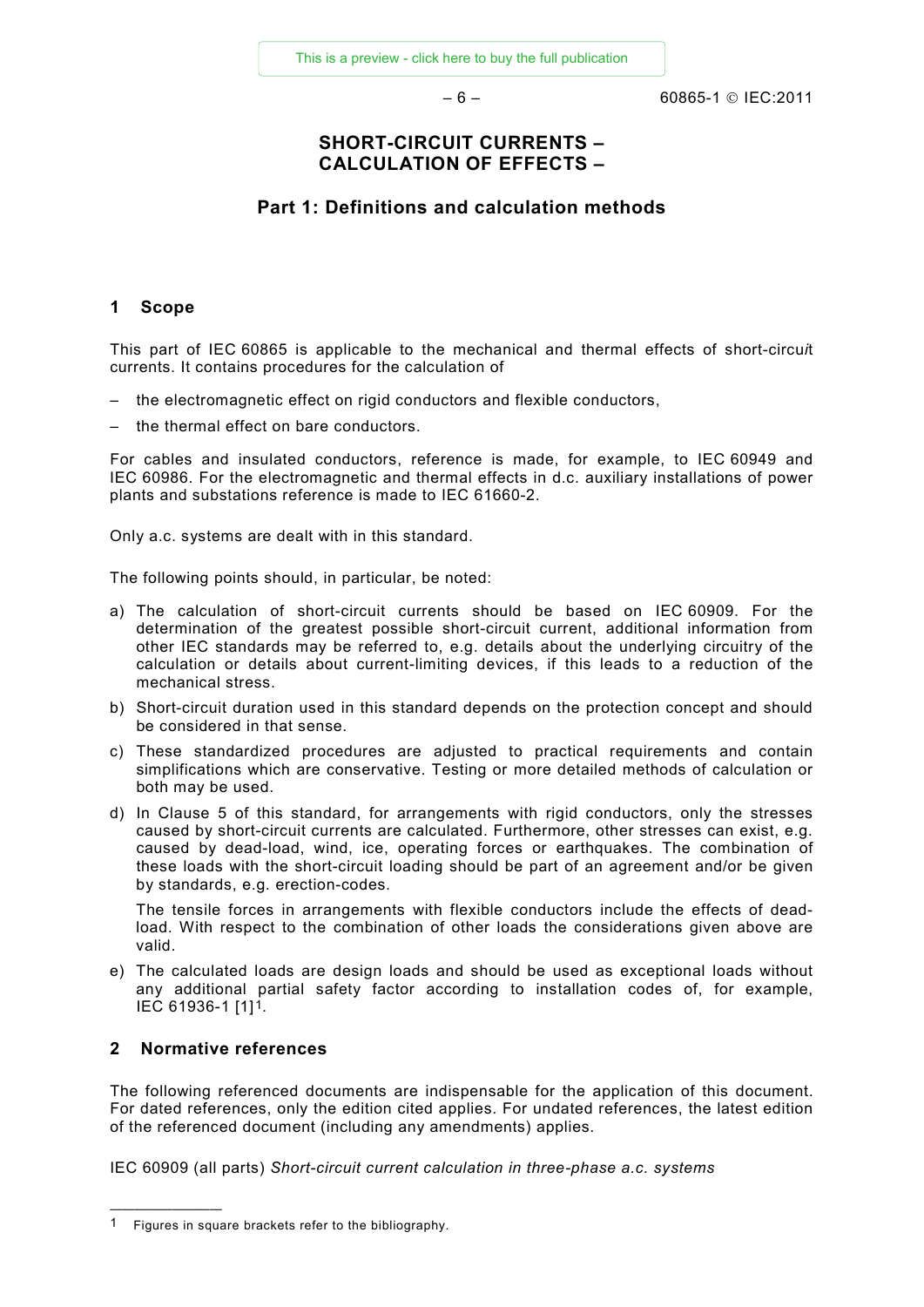60865-1 © IEC:2011 – 7 –

IEC 60909-0, *Short-circuit currents in three-phase a.c. systems – Part 0: Calculation of currents*

IEC 60949, *Calculation of thermally permissible short-circuit currents, taking into account non-adiabatic heating effects*

IEC 60986, *Short-circuit temperature limits of electric cables with rated voltages from 6 kV*  $(U_m = 7.2 \text{ kV})$  *up to 30 kV*  $(U_m = 36 \text{ kV})$ 

IEC 61660-2, *Short-circuit currents in d.c. auxiliary installations in power plants and substations – Part 2: Calculation of effects*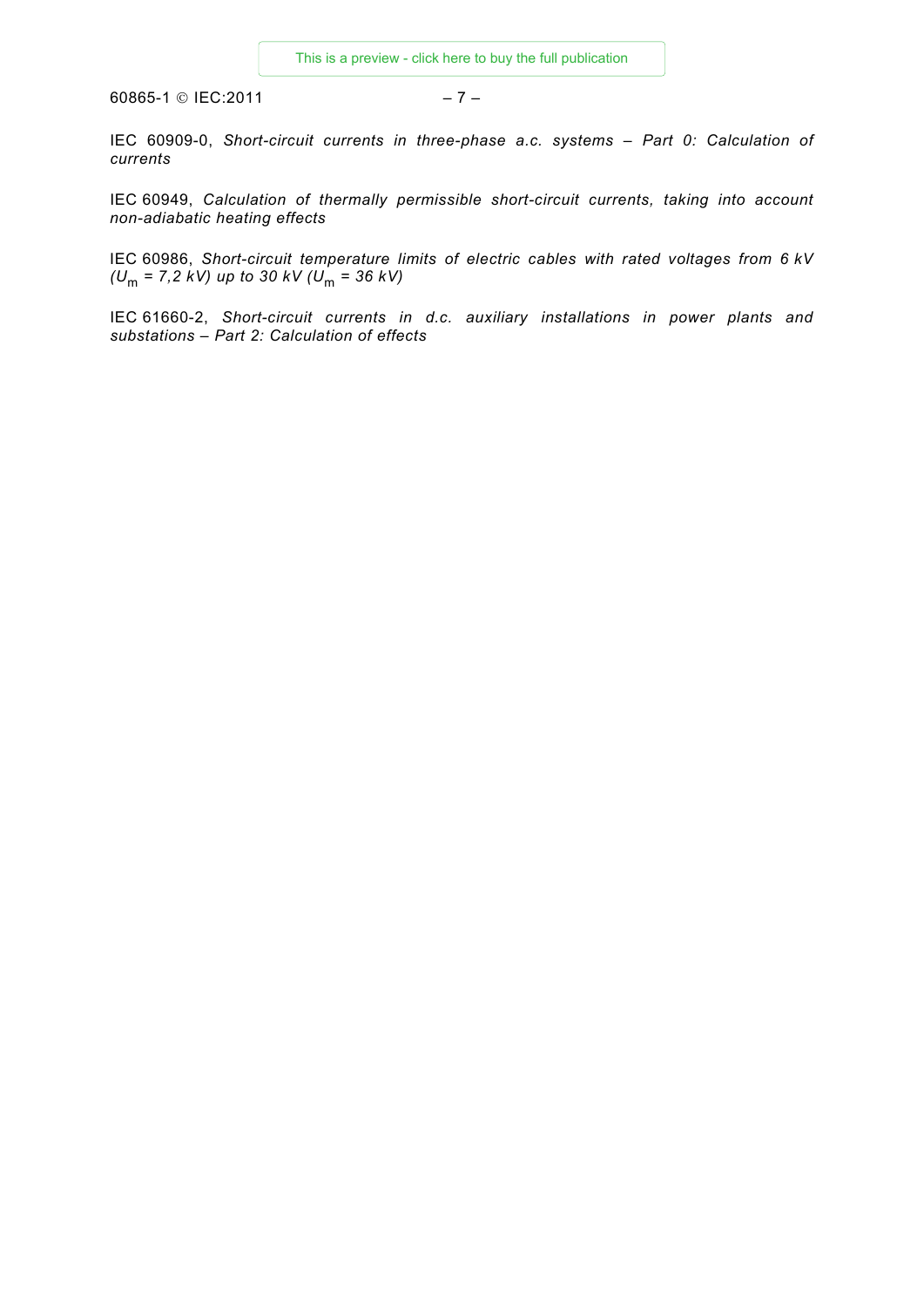# SOMMAIRE

| 1 |     |       |                                                                                                                                                  |  |  |
|---|-----|-------|--------------------------------------------------------------------------------------------------------------------------------------------------|--|--|
| 2 |     |       |                                                                                                                                                  |  |  |
| 3 |     |       |                                                                                                                                                  |  |  |
|   | 3.1 |       |                                                                                                                                                  |  |  |
|   | 3.2 |       |                                                                                                                                                  |  |  |
| 4 |     |       |                                                                                                                                                  |  |  |
| 5 |     |       |                                                                                                                                                  |  |  |
|   | 5.1 |       |                                                                                                                                                  |  |  |
|   | 5.2 |       |                                                                                                                                                  |  |  |
|   |     | 5.2.1 | Calcul de la valeur de crête de la force entre les conducteurs                                                                                   |  |  |
|   |     |       |                                                                                                                                                  |  |  |
|   |     | 5.2.2 | Calcul de la valeur de crête de la force entre les conducteurs                                                                                   |  |  |
|   |     | 5.2.3 | Calcul de la valeur de crête des forces entre sous-conducteurs                                                                                   |  |  |
|   | 5.3 |       | Distance équivalente entre conducteurs principaux et entre sous-                                                                                 |  |  |
|   | 5.4 |       |                                                                                                                                                  |  |  |
|   |     | 5.4.1 |                                                                                                                                                  |  |  |
|   |     | 5.4.2 | Module de section et facteur $q$ des conducteurs principaux composés                                                                             |  |  |
|   |     | 5.4.3 |                                                                                                                                                  |  |  |
|   | 5.5 |       |                                                                                                                                                  |  |  |
|   | 5.6 |       |                                                                                                                                                  |  |  |
|   | 5.7 |       |                                                                                                                                                  |  |  |
|   |     | 5.7.1 |                                                                                                                                                  |  |  |
|   |     | 5.7.2 |                                                                                                                                                  |  |  |
|   |     | 5.7.3 |                                                                                                                                                  |  |  |
| 6 |     |       |                                                                                                                                                  |  |  |
|   | 6.1 |       |                                                                                                                                                  |  |  |
|   | 6.2 |       |                                                                                                                                                  |  |  |
|   |     | 6.2.1 |                                                                                                                                                  |  |  |
|   |     | 6.2.2 |                                                                                                                                                  |  |  |
|   |     | 6.2.3 | Force de tension $F_{t,d}$ pendant un court-circuit provoqué par une<br>oscillation (force de tension de court-circuit) sans billette de support |  |  |
|   |     | 6.2.4 | Modification dynamique de la flèche résultant de l'allongement du<br>conducteur et de la déformation de la courbe du conducteur 82               |  |  |
|   |     | 6.2.5 | Force de tension $F_{t,d}$ pendant un court-circuit provoqué par une<br>oscillation (force de tension de court-circuit) avec billette de support |  |  |
|   |     | 6.2.6 | Force de tension $F_{f,d}$ après un court-circuit provoqué par une chute                                                                         |  |  |
|   |     | 6.2.7 | Déplacement horizontal de la portée $bh$ et distance minimale dans                                                                               |  |  |
|   | 6.3 |       | Effets sur les conducteurs principaux verticaux (billettes de support) 85                                                                        |  |  |
|   | 6.4 |       |                                                                                                                                                  |  |  |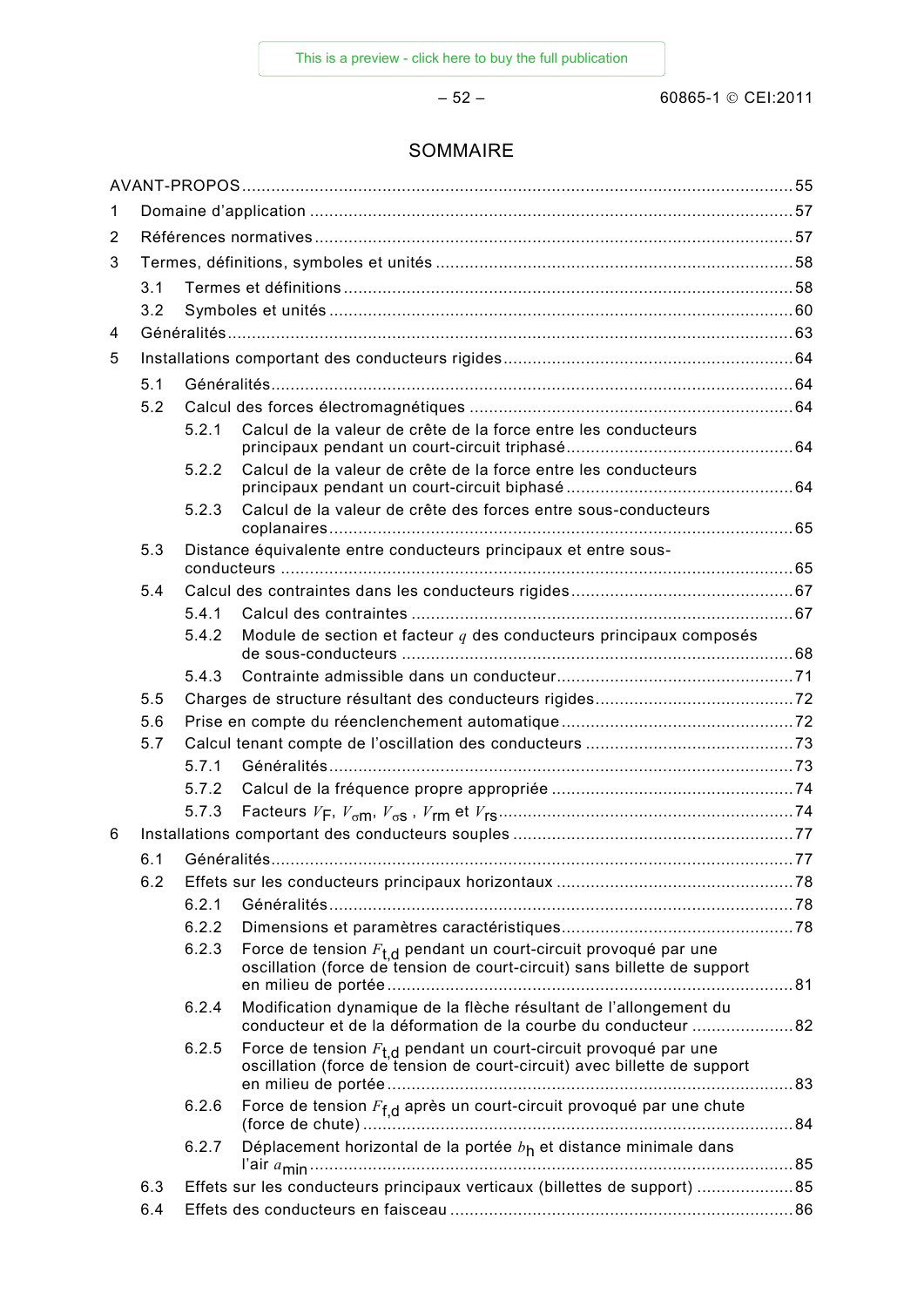This is a preview - click here to buy the full publication

 $60865-1$  © CEI:2011 – 53 –

|                |     | 6.4.1 |                                                                                                                  |  |
|----------------|-----|-------|------------------------------------------------------------------------------------------------------------------|--|
|                |     | 6.4.2 | Force de tension de $F_{pi,d}$ dans le cas de sous-conducteurs                                                   |  |
|                |     | 6.4.3 | Force de tension de $F_{pi,d}$ dans le cas de sous-conducteurs ne                                                |  |
|                | 6.5 |       |                                                                                                                  |  |
|                |     | 6.5.1 | Charge de conception pour les supports isolants, leurs supports et                                               |  |
|                |     | 6.5.2 | Charge de conception pour les structures, les isolateurs et les                                                  |  |
|                |     |       | connecteurs avec des forces de tension transmises par les chaînes                                                |  |
|                |     | 6.5.3 |                                                                                                                  |  |
| $\overline{7}$ |     |       |                                                                                                                  |  |
|                | 7.1 |       |                                                                                                                  |  |
|                | 7.2 |       |                                                                                                                  |  |
|                | 7.3 |       | Calcul de l'échauffement et de la densité de courant de tenue de courte                                          |  |
|                | 7.4 |       | Calcul de la résistance thermique de courte durée pour différentes durées de                                     |  |
|                |     |       |                                                                                                                  |  |
|                |     |       |                                                                                                                  |  |
|                |     |       |                                                                                                                  |  |
|                |     |       | Figure 1 – Facteur $k_{1s}$ pour le calcul de la distance équivalente des conducteurs 66                         |  |
|                |     |       | Figure 2 – Direction de la charge et axe de flexion dans le cas de dispositions à                                |  |
|                |     |       |                                                                                                                  |  |
|                |     |       | Figure 3 – Facteur e pour l'influence des pièces de liaison dans l'Equation (17)75                               |  |
|                |     |       | Figure 4 – Facteurs $V_F$ , $V_{\sigma m}$ et $V_{\sigma s}$ à utiliser dans le cas de courts-circuits triphasés |  |
|                |     |       | Figure 5 – Facteurs $V_{\text{rm}}$ et $V_{\text{rs}}$ à utiliser dans le cas de réenclenchement automatique     |  |
|                |     |       | Figure 6 – Angle d'oscillation maximal $\delta_{\text{max}}$ relatif à une durée de court-circuit                |  |
|                |     |       |                                                                                                                  |  |
|                |     |       |                                                                                                                  |  |
|                |     |       |                                                                                                                  |  |
|                |     |       |                                                                                                                  |  |
|                |     |       |                                                                                                                  |  |
|                |     |       |                                                                                                                  |  |
|                |     |       |                                                                                                                  |  |
|                |     |       | Figure 13 – Relation entre la densité de courant de tenue de court-circuit assigné $(T_{\text{kr}})$             |  |
|                |     |       |                                                                                                                  |  |
|                |     |       | Tableau 1 – Distance équivalente entre sous-conducteurs, $a_S$ pour des sections                                 |  |
|                |     |       |                                                                                                                  |  |
|                |     |       |                                                                                                                  |  |
|                |     |       | Tableau 3 – Facteurs $\alpha$ , $\beta$ , $\gamma$ pour différentes dispositions de supports de jeux de          |  |

Tableau 4 – Facteur *q* ........................................................................................................... 73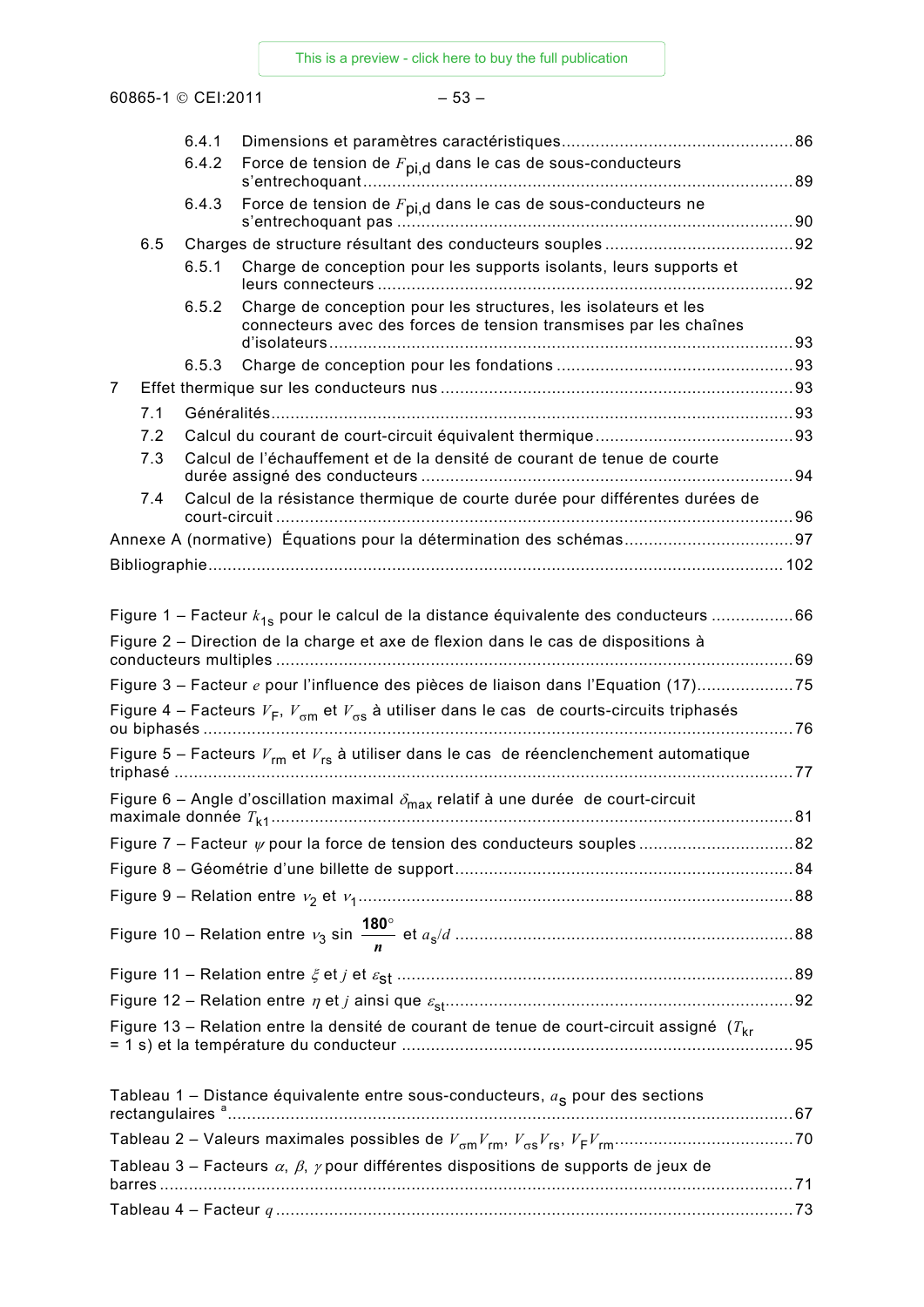$-54 - 60865 - 1 \circ \text{CE}1:2011$ 

| Tableau 5 – Modules de section $W_{\mathbf{m}}$ de conducteurs principau avec deux raidisseurs<br>ou plus entre deux supports adjacents. Les raidisseurs sont représentés en noir73 |  |
|-------------------------------------------------------------------------------------------------------------------------------------------------------------------------------------|--|
| Tableau 6 – Températures maximales recommandées pour des conducteurs contraints                                                                                                     |  |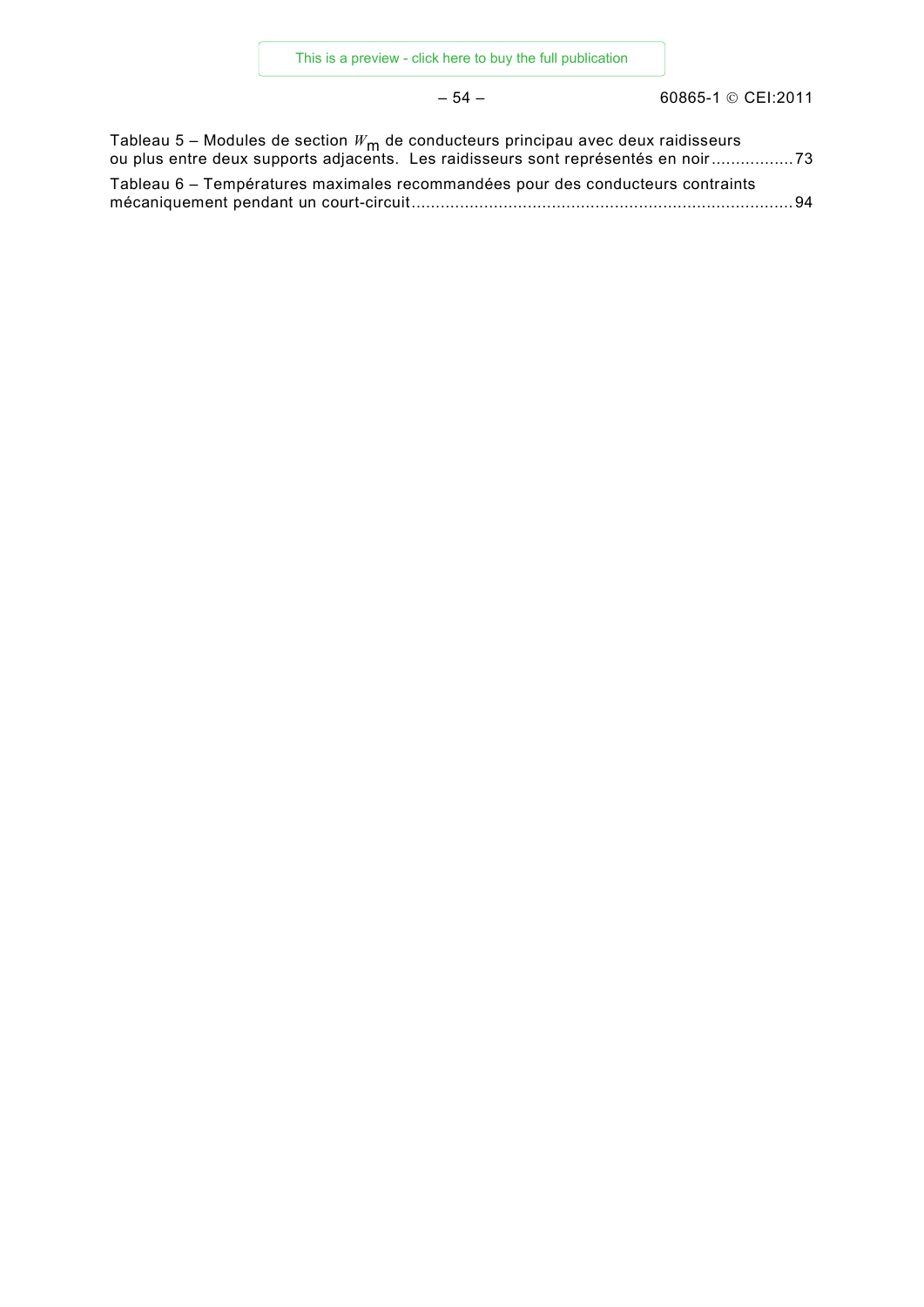$60865 - 1$  © CEI:2011 – 55

# COMMISSION ÉLECTROTECHNIQUE INTERNATIONALE

\_\_\_\_\_\_\_\_\_\_\_\_

#### **COURANTS DE COURT-CIRCUIT – CALCUL DES EFFECTS –**

#### **Partie 1: Définitions et méthodes de calcul**

#### AVANT-PROPOS

- 1) La Commission Electrotechnique Internationale (CEI) est une organisation mondiale de normalisation composée de l'ensemble des comités électrotechniques nationaux (Comités nationaux de la CEI). La CEI a pour objet de favoriser la coopération internationale pour toutes les questions de normalisation dans les domaines de l'électricité et de l'électronique. A cet effet, la CEI – entre autres activités – publie des Normes internationales, des Spécifications techniques, des Rapports techniques, des Spécifications accessibles au public (PAS) et des Guides (ci-après dénommés "Publication(s) de la CEI"). Leur élaboration est confiée à des comités d'études, aux travaux desquels tout Comité national intéressé par le sujet traité peut participer. Les organisations internationales, gouvernementales et non gouvernementales, en liaison avec la CEI, participent également aux travaux. La CEI collabore étroitement avec l'Organisation Internationale de Normalisation (ISO), selon des conditions fixées par accord entre les deux organisations.
- 2) Les décisions ou accords officiels de la CEI concernant les questions techniques représentent, dans la mesure du possible, un accord international sur les sujets étudiés, étant donné que les Comités nationaux de la CEI intéressés sont représentés dans chaque comité d'études.
- 3) Les Publications de la CEI se présentent sous la forme de recommandations internationales et sont agréées comme telles par les Comités nationaux de la CEI. Tous les efforts raisonnables sont entrepris afin que la CEI s'assure de l'exactitude du contenu technique de ses publications; la CEI ne peut pas être tenue responsable de l'éventuelle mauvaise utilisation ou interprétation qui en est faite par un quelconque utilisateur final.
- 4) Dans le but d'encourager l'uniformité internationale, les Comités nationaux de la CEI s'engagent, dans toute la mesure possible, à appliquer de façon transparente les Publications de la CEI dans leurs publications nationales et régionales. Toutes divergences entre toutes Publications de la CEI et toutes publications nationales ou régionales correspondantes doivent être indiquées en termes clairs dans ces dernières.
- 5) La CEI elle-même ne fournit aucune attestation de conformité. Des organismes de certification indépendants fournissent des services d'évaluation de conformité et, dans certains secteurs, accèdent aux marques de conformité de la CEI. La CEI n'est responsable d'aucun des services effectués par les organismes de certification indépendants.
- 6) Tous les utilisateurs doivent s'assurer qu'ils sont en possession de la dernière édition de cette publication.
- 7) Aucune responsabilité ne doit être imputée à la CEI, à ses administrateurs, employés, auxiliaires ou mandataires, y compris ses experts particuliers et les membres de ses comités d'études et des Comités nationaux de la CEI, pour tout préjudice causé en cas de dommages corporels et matériels, ou de tout autre dommage de quelque nature que ce soit, directe ou indirecte, ou pour supporter les coûts (y compris les frais de justice) et les dépenses découlant de la publication ou de l'utilisation de cette Publication de la CEI ou de toute autre Publication de la CEI, ou au crédit qui lui est accordé.
- 8) L'attention est attirée sur les références normatives citées dans cette publication. L'utilisation de publications référencées est obligatoire pour une application correcte de la présente publication.
- 9) L'attention est attirée sur le fait que certains des éléments de la présente Publication de la CEI peuvent faire l'objet de droits de brevet. La CEI ne saurait être tenue pour responsable de ne pas avoir identifié de tels droits de brevets et de ne pas avoir signalé leur existence.

La Norme internationale CEI 608651-1 a été établie par comité d'études 73 de la CEI: Courants de court-circuit.

Cette troisième édition annule et remplace la deuxième édition parue en 1993. Cette édition constitue une révision technique.

Les modifications principales par rapport à l'édition précédente sont les suivantes:

- Les déterminations liées à la refermeture automatique ainsi qu'aux conducteurs rigides ont été révisées.
- L'influence des billettes de support en milieu de portée sur la portée a été incluse.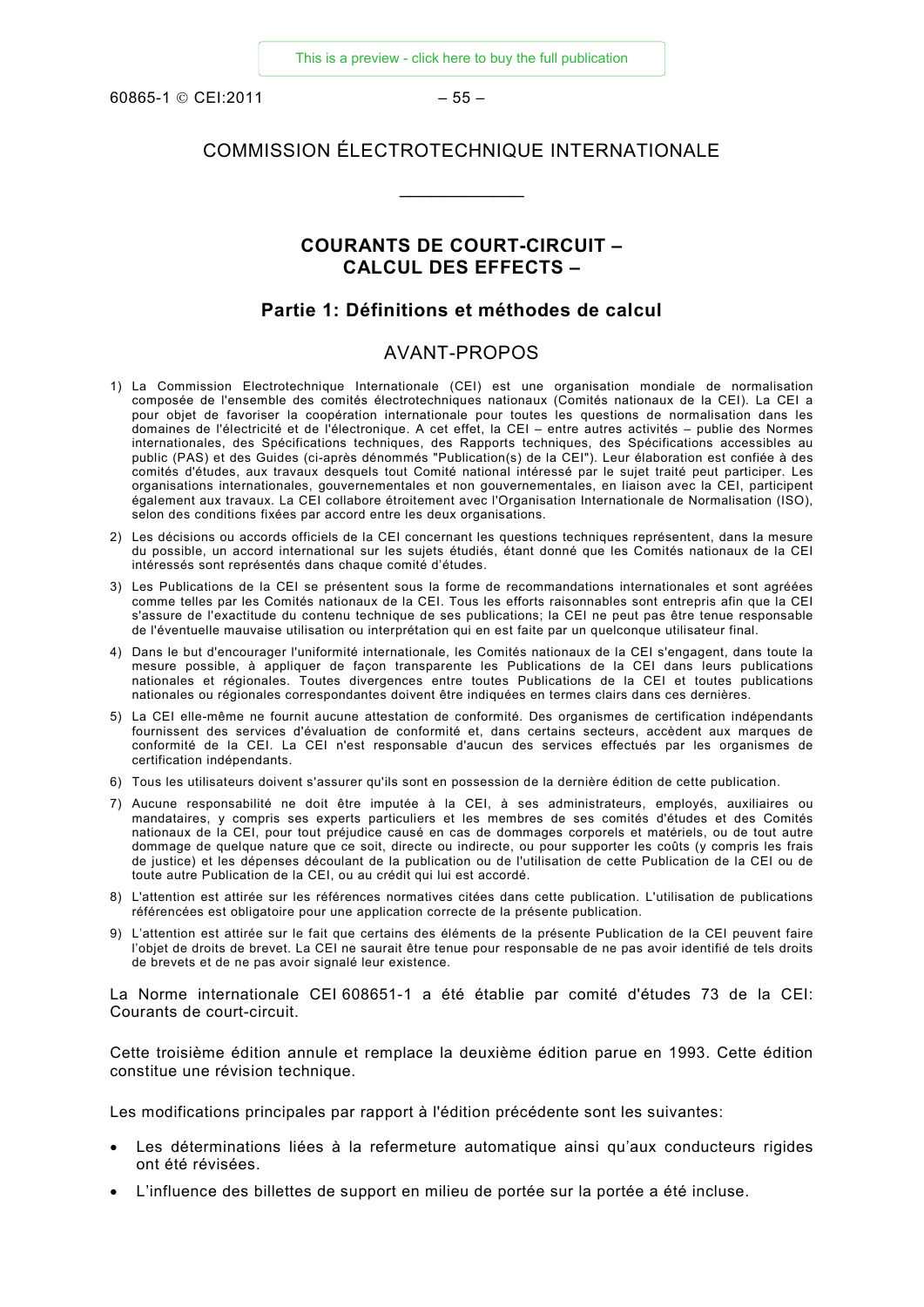$-56 - 60865 - 1 \odot \text{CE}$ 

- Pour le raccordement de câbles verticaux, le déplacement et la force de traction sur le point de fixation le plus bas peuvent à présent être calculés.
- Des recommandations supplémentaires liées aux charges pour les fondations dues aux forces de traction ont été ajoutées.
- Le paragraphe relatif à la détermination du courant de court-circuit thermique équivalent a été supprimé (il fait à présent partie de la CEI 60909-0).
- Les régulations concernant les effets thermiques du matériel électrique ont été supprimées.
- La norme a été restructurée et certains symboles ont été modifiés afin de mieux correspondre aux caractéristiques conceptuelles des normes internationales.

Le texte de cette norme est issu des documents suivants:

| CDV        | Rapport de vote |  |
|------------|-----------------|--|
| 73/152/CDV | 73/153/RVC      |  |

Le rapport de vote indiqué dans le tableau ci-dessus donne toute information sur le vote ayant abouti à l'approbation de cette norme.

Cette publication a été rédigée selon les Directives ISO/CEI, Partie 2.

Une liste de toutes les parties de la série CEI 60865, présentées sous le titre général, *Courant de court-circuit – Calcul des effets*, peut être consultée sur le site web de la CEI.

Le comité a décidé que le contenu de cette publication ne sera pas modifié avant la date de stabilité indiquée sur le site web de la CEI sous "http://webstore.iec.ch" dans les données relatives à la publication recherchée. A cette date, la publication sera

- reconduite,
- supprimée,
- remplacée par une édition révisée, ou
- amendée.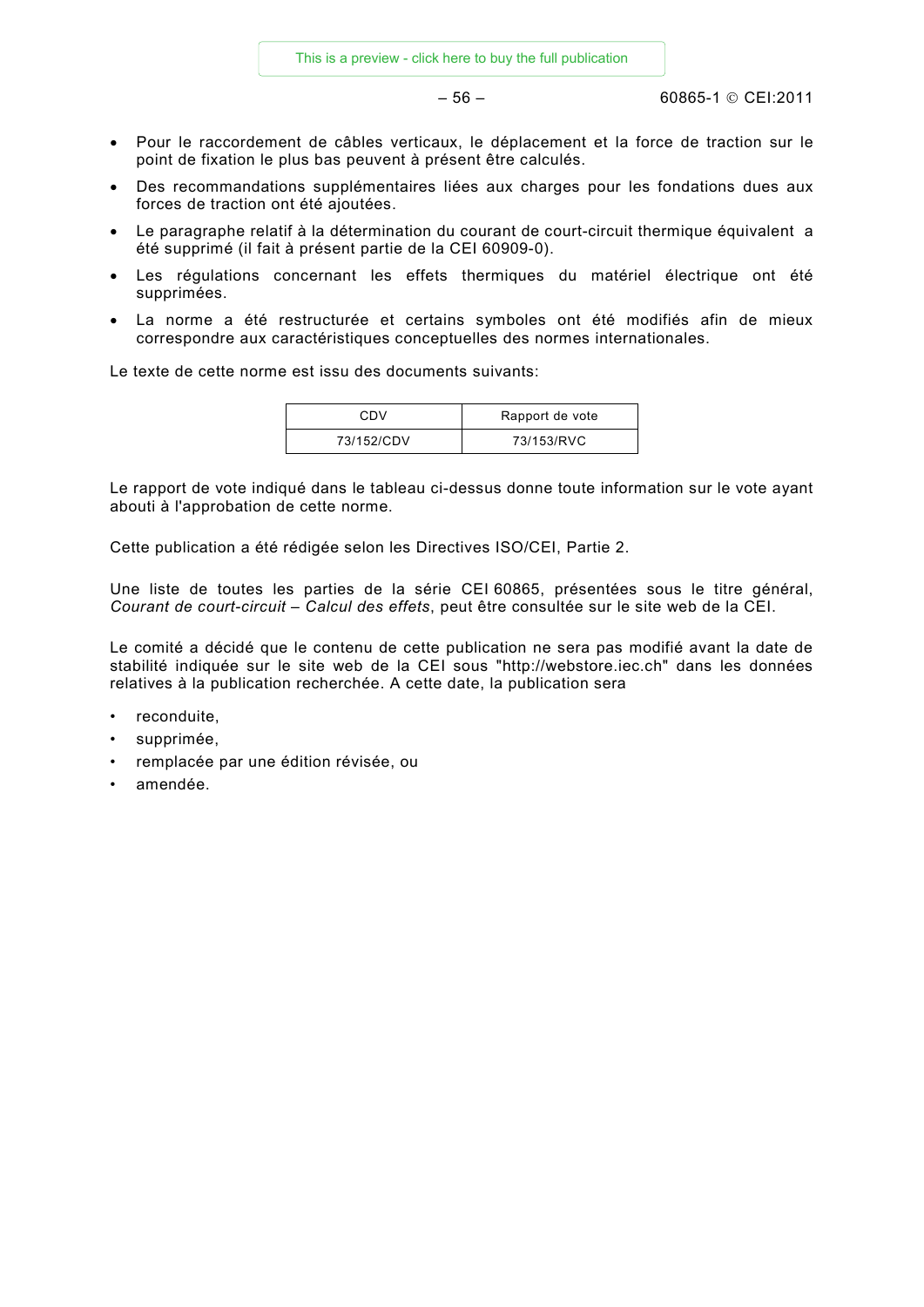$60865 - 1$  © CEI:2011 – 57 –

# **COURANTS DE COURT-CIRCUIT – CALCUL DES EFFECTS –**

### **Partie 1: Définitions et méthodes de calcul**

#### **1 Domaine d'application**

La présente partie de la CEI 60865 s'applique aux effets mécaniques et thermiques des courants de court-circuit. Elle contient les modes opératoires de calcul de:

- l'effet électromagnétique sur les conducteurs rigides et souples;
- l'effet thermique sur les conducteurs nus.

Pour les câbles et les conducteurs isolés, se référer par exemple à la CEI 60949 et à la CEI 60986. Pour les effets électromagnétiques et thermiques dans les installations auxiliaires alimentées en courant continu dans les centrales et les postes, il est fait référence à la CEI 61660-2.

Seuls les systèmes alimentés en courant alternatif sont abordés dans la présente norme.

Il convient de noter en particulier les points suivants:

- a) Il convient que le calcul des courants de court-circuit se base sur la CEI 60909. Pour déterminer le courant de court-circuit le plus élevé possible, des informations supplémentaires issues d'autres normes CEI peuvent être prises en compte (les caractéristiques du circuit sous-jacent du calcul ou des dispositifs de limitation du courant, par exemple, si cela permet de réduire la contrainte mécanique).
- b) La durée de court-circuit utilisée dans la présente norme dépend du concept de la protection, et il convient de la considérer dans ce sens.
- c) Ces procédures normalisées sont adaptées aux exigences pratiques et contiennent des simplifications classiques. Des essais ou des méthodes de calcul plus détaillées peuvent être utilisés.
- d) Dans l'Article 5 de la présente norme, dans le cas d'installations avec des conducteurs rigides, seules les contraintes provoquées par les courants de court-circuit sont calculées. De plus, d'autres contraintes peuvent exister (celles causées par les poids morts, le vent, la glace, les forces de fonctionnement, les séismes, par exemple). Il convient que la combinaison de ces charges avec celles provenant d'un court-circuit fasse l'objet d'un accord et/ou soit indiquée par des normes (des règles d'installation, par exemple).

Les forces de tension dans les installations avec des conducteurs souples comprennent les effets des poids morts. En ce qui concerne la combinaison des autres charges, les considérations ci-dessus sont valables.

e) Les charges calculées sont des charges nominales, et il convient de les considérer comme des charges exceptionnelles sans coefficient partiel de sécurité supplémentaire conformément aux codes d'installation de la CEI 61936-1 [1]1, par exemple*.* 

#### **2 Références normatives**

—————————

Les documents de référence suivants sont indispensables pour l'application du présent document. Pour les références datées, seule l'édition citée s'applique. Pour les références non datées, la dernière édition du document de référence s'applique (y compris les éventuels amendements).

<sup>1</sup> Les chiffres entre crochets se réfèrent à la bibliographie.